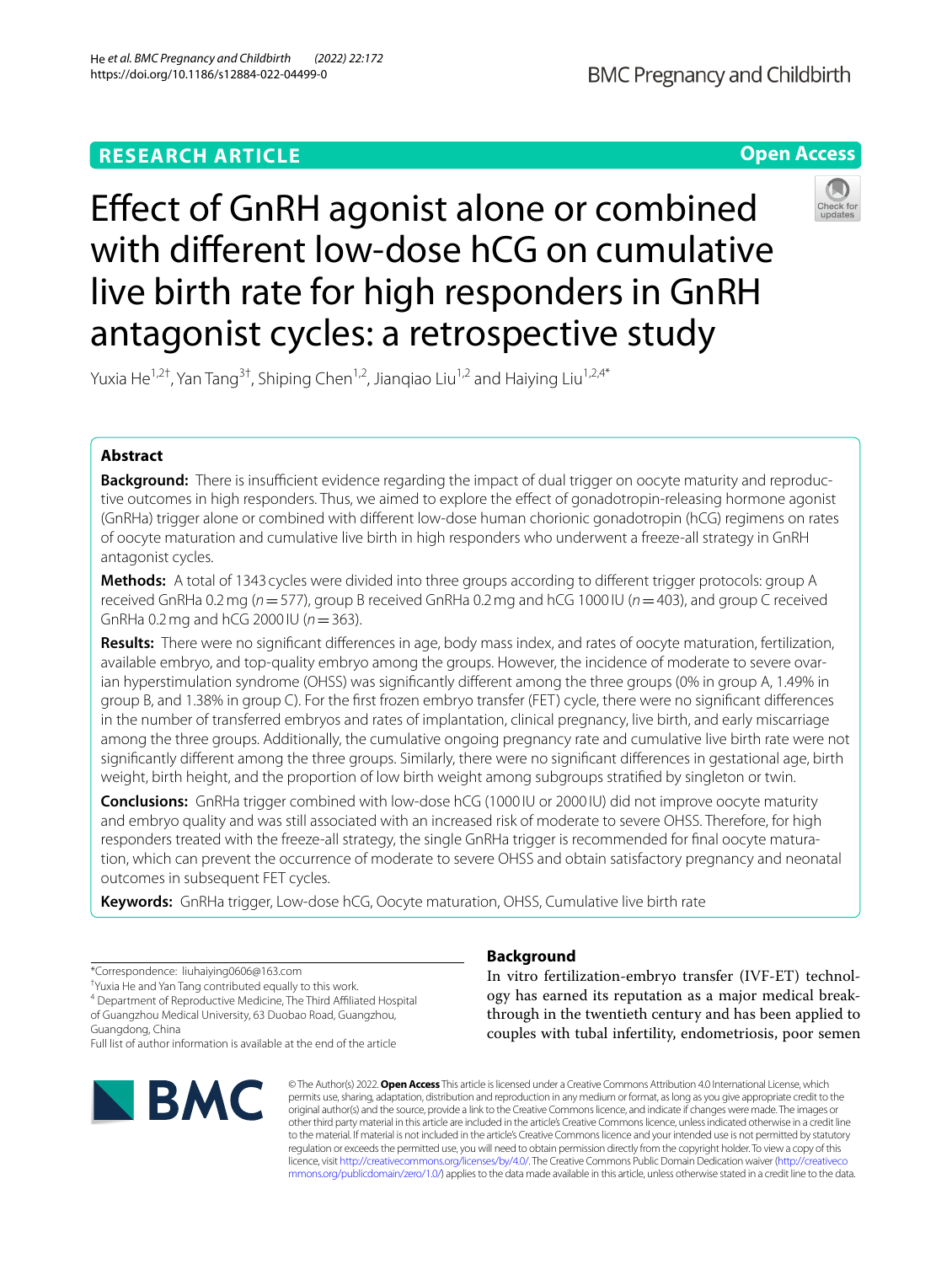quality, and unexplained infertility  $[1]$  $[1]$ . The number of infertile couples who choose this technique to achieve conception has increased yearly. Controlled ovulation hyperstimulation (COH) plays an important role during IVF treatment, which aims to obtain an appropriate number of eggs and produce an appropriate number of embryos, thereby improving pregnancy outcomes. However, this technology is associated with several complications.

Ovarian hyperstimulation syndrome (OHSS) is one of the complications of COH, and it can increase the suffering of patients, result in additional medical expenses, and endanger the lives of patients in severe cases [\[2](#page-7-1)]. Studies have shown that gonadotropin-releasing hormone agonist (GnRHa) trigger can efectively induce fnal oocyte maturation and signifcantly reduce the incidence of OHSS in patients undergoing GnRH antagonist therapy  $[3-5]$  $[3-5]$ . However, for the fresh embryo transfer cycle, GnRHa trigger signifcantly reduces the occurrence of OHSS, but the clinical pregnancy rate is lower, and the miscarriage rate is higher than treated with human chorionic gonadotropin (hCG), which is a classic traditional trigger drug  $[6, 7]$  $[6, 7]$  $[6, 7]$  $[6, 7]$  $[6, 7]$ . This may be related to the low level and short duration of endogenous luteinizing hormone (LH) peak induced by GnRHa trigger, which results in defective corpus luteum function and impaired endometrial receptivity  $[8-10]$  $[8-10]$  $[8-10]$ . Therefore, some scholars have proposed a "dual trigger" strategy comprising GnRHa and low-dose hCG, which can strengthen luteal phase function and obtain comparable pregnancy outcomes to those treated with the hCG trigger  $[11-14]$  $[11-14]$ . However, the strategy of GnRHa trigger plus low-dose hCG is still associated with the risk of severe OHSS [\[15,](#page-8-1) [16](#page-8-2)]. Currently, the freeze-all policy is another important strategy to prevent OHSS for anticipated high responders [\[17](#page-8-3)]. Therefore, for patients who require a freeze-all strategy to prevent OHSS, it seems that there is no need to add low-dose hCG to GnRHa for fnal oocyte maturation due to the increased risk of OHSS, and the luteal phase insuffciency triggered by GnRHa is unimportant because it is unnecessary to achieve ongoing pregnancy. However, there are concerns that GnRHa trigger is not appropriate for all patients, and a small subset of patients have a suboptimal response to GnRHa trigger alone, which may result in a decreased oocyte yield, oocyte maturity, and available embryos, ultimately afecting pregnancy outcomes [[18\]](#page-8-4). However, for oocyte donors suspected of normal and high response, GnRHa trigger maximizes mature oocyte yields but offers a significant reduction in OHSS risk compared to the dual trigger of GnRHa and  $hCG 2500$  IU [\[19](#page-8-5)]. Therefore, there is insufficient evidence regarding the impact of the dual trigger on oocyte maturity and reproductive outcomes in high responders.

Additionally, these studies did not focus on the cumulative live birth rate (CLBR), which is regarded as a signifcant indicator for assessing the success of assisted reproductive technology (ART).

In response to the above problems, we retrospectively explored the efect of GnRHa trigger alone or combined with diferent low doses of hCG on oocyte maturity, embryo quality, OHSS incidence, pregnancy, and neonatal outcomes of subsequent frozen embryo transfer (FET) cycles for high responders undergoing the freezeall strategy.

## **Materials and methods**

# **Study population and grouping**

This retrospective cohort study was conducted from March 2016 to December 2019 in the Department of Reproductive Medicine of the Third Affiliated Hospital, Guangzhou Medical University (Guangzhou, China). Infertile patients who received the GnRH antagonist regimen and fnal oocyte maturation triggered by GnRHa alone or combined with low-dose hCG were included. The inclusion criteria were as follows:  $(1)$  age  $\leq 40$  years old; (2) retrieved oocytes  $\geq$ 15; and (3) freeze-all strategy. The exclusion criteria were as follows:  $(1)$  embryos derived from donated/vitrifed oocytes; (2) preimplantation genetic testing cycles; (3) stage III-IV endometriosis/adenomyosis; (4) presence of uterine cavity lesions or anomalies; (5) untreated hydrosalpinx prior to FET; and (6) uncontrolled systemic diseases, such as hypertension, endocrine disorder, autoimmune disease and so on.

A total of 1343cycles met inclusion criteria were divided into three groups according to diferent trigger protocols: group A received GnRHa 0.2mg (*n*=577), group B received GnRHa 0.2mg combined with hCG 1000 IU ( $n=403$ ), and group C received GnRHa 0.2mg combined with hCG 2000IU ( $n=363$ ). The study protocol was approved by the institutional ethics committee of the Third Affiliated Hospital of Guangzhou Medical University.

# **Ovarian stimulation, vitrifcation, and warming**

All the patients in this study underwent a fexible GnRH antagonist protocol as previously described [[20](#page-8-6)]. Briefy, the injection of follicle-stimulating hormone (FSH; Merck Serono, Geneva, Switzerland; Lizhu Group Co., Ltd., Zhuhai, China) were started from the second or third day of the menstrual cycle. The starting dose was adjusted according to follicular growth which were monitored based on the transvaginal ultrasound and serum hormone levels. The antagonist (Cetrorelix, Merck Serono, Darmstadt, Germany) at 0.25mg/day was routinely started on the ffth or sixth day of ovarian stimulation. When at least three follicles reached or exceeded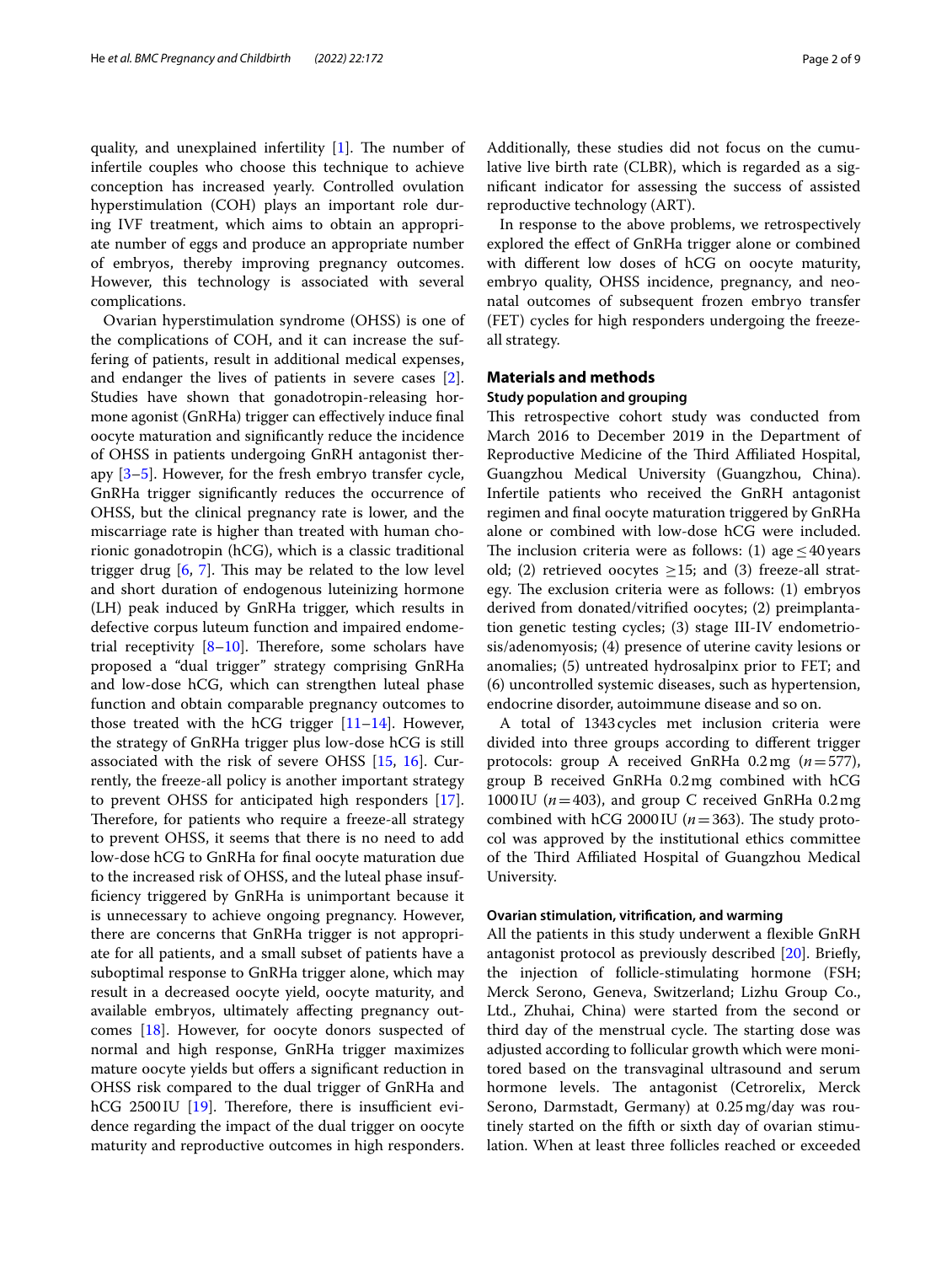an average diameter of 17–18mm, GnRHa 0.2mg alone or combined with low-dose hCG (1000 IU or 2000IU) were administered to trigger, and oocyte retrieval was scheduled 36–38h later. Choosing GnRHa single trigger or dual trigger was based on physician preference. Conventional IVF or intracytoplasmic sperm injection (ICSI) was performed according to the sperm quality.

All available embryos were cryopreserved by vitrifcation method according to the manufacturer's instruction (Kitazato Biopharma Co. Ltd. Shizuoka. Japan) as described previously [\[20\]](#page-8-6). On the morning of embryo transfer, embryo was warmed with a rapid thawing method. Thawed embryos were placed in a culture medium (K-SIBM, Cook) and cultured at 37°C in a 6%  $CO_2$ , 5%  $O_2$  and 89%  $N_2$  incubator for about 4–5h after thawing before embryo transfer.

#### **Endometrial preparation and embryo transfer**

The selection of endometrial preparation was based on clinical assessment and patient preference. Endometrial preparation protocols, including the natural cycle (NC) and artifcial programs, have been described previously [[21\]](#page-8-7). Briefly, the NC protocol was applied to patients with regular menstrual cycles. The ovulation was determined by transvaginal ultrasonography monitoring and serum hormone levels, and the day of ovulation confrmation were considered day zero  $(P+0)$ . In the artificial protocol, daily oral estradiol valerate tablets (Progynova, Bayer, Germany) at 6mg/day was started at day 2–4 of the menstrual cycle for at least 7days and the dose was adjusted to 8-10mg/day according to endometrial thickness and serum hormone levels. When the endometrial thickness reached ≥7mm, vaginal progesterone (Crinone, Merck Serono, Germany) 90mg once daily and oral progesterone (Duphaston, Abbott Biologicals B.V., Netherlands) 10 mg twice daily were provided for luteal support. The start day of progesterone exposure were considered day zero  $(P+0)$ .

One or two thawed embryos were transferred under ultrasound guidance using a soft-tipped Wallace (PortexLed., Hythe, United Kingdom) catheter on the fourth (cleavage-stage embryo,  $P+3$ ) or sixth (blastocyst,  $P+5$ ) day after ovulation confrmation or progesterone supplementation. Progesterone for luteal support after embryo transfer were used in all patients and continued taking until 14days after FET, and maintained up to 10weeks of gestational age in case of a pregnancy established.

# **Outcome parameters**

The primary outcomes were CLBR and the incidence of moderate to severe OHSS. Secondary outcomes included rates of oocyte maturation, available embryos, top-quality embryos, and neonatal outcomes. Neonatal outcomes included preterm birth, birth weight, birth height, and low birth weight.

The diagnosis and stage of OHSS were based on the criteria described by Golan et al. [[22\]](#page-8-8). Moderate OHSS was defned as the presence of ascites on ultrasonography accompanied by abdominal distension and discomfort with or without nausea, vomiting, and/or diarrhea. Severe OHSS was diagnosed when there was clinical evidence of ascites and/or hydrothorax or breathing difficulties with or without hemoconcentration, coagulation abnormalities, and diminished renal function. Clinical pregnancy was confrmed by the observation of an intrauterine/extrauterine gestational sac diagnosed by ultrasound about 4weeks after FET. Ongoing pregnancy was defned as a viable pregnancy progressing longer than 12weeks of gestation. Live birth was defned as the delivery of an infant after 28weeks of gestation with postnatal evidence of life. Cumulative live birth was defned as delivery that occurred during subsequent FET cycles after the freeze-all strategy from the same ovarian stimulation cycle, until a live foetus occurred or all embryos were used. Preterm birth was defned as the delivery of a live infant before 37 completed weeks of gestational age. Low birth weight was defned as the birth weight of newborn <2500g.

#### **Sample size**

The sample size calculation was performed for primary outcomes of the study, the CLBR and the incidence of moderate to severe OHSS. For the calculation of the sample size of the CLBR, according to previous observations of Griesinger et al. [[23\]](#page-8-9), we calculated that at least 239 subjects per group were required to achieve 90% power for a two-sided Chi square test with an alpha of 0.05, a number that would increase to 266 to allow for a dropout rate of 10%. For the calculation of the sample size of the OHSS, based on the work of O'Neil et al. [\[15\]](#page-8-1), we calculated that a sample size of 140 subjects in each group will provide 90% power to detect a signifcant diference at a signifcance level of 0.05. Assuming a 10% rate of withdrawal, it was planned to enroll 156 subjects. The number of each group of patients that met the inclusion criteria in this study exceeded the calculated sample size, indicating that the results of this study are reliable.

# **Statistical analysis**

Statistical analysis was performed using the Statistical Package for Social Science (SPSS, version 25.0, IBM, Armonk, NY, USA). Continuous variables were expressed as mean $\pm$ standard deviation (SD), and comparisons among groups were analyzed by the one-way analysis of variance. Categorical variables, described as frequencies and percentages, were compared by the chi-square test or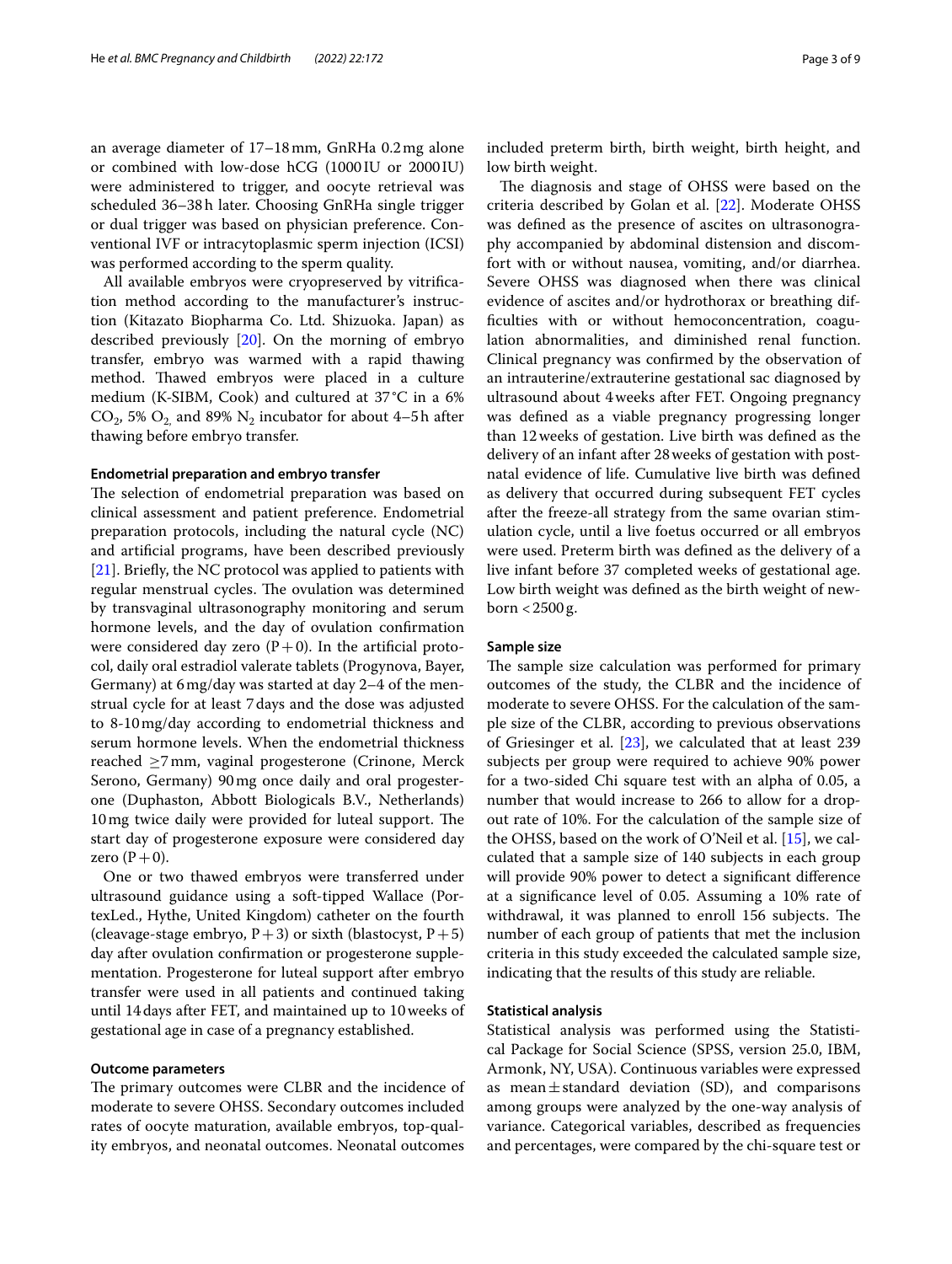Fisher's exact test, as appropriate. *P*<0.05 was considered statistically signifcant.

# **Results**

A total of 1343 IVF/ICSI cycles that met the study inclusion criteria were included in the analysis and divided into three groups according to diferent trigger protocols. There were 577 cycles in group A (GnRHa  $0.2 \,\text{mg}$ ), 365cycles in group B (GnRHa 0.2mg plus 1000IU hCG), and 730 cycles in group C (GnRHa 0.2mg plus 2000IU hCG). The COH treatment characteristics, pregnancy outcomes, and neonatal outcomes were compared among the three groups.

The baseline and treatment characteristics of the patients stratifed by the trigger method are shown in Table [1.](#page-3-0) There were no significant differences in terms of patient age, body mass index (BMI), infertility duration, antimüllerian hormone (AMH), basal FSH, duration of stimulation, total dose of gonadotropin, serum hormone levels on trigger day, number of retrieved oocytes and rates of oocyte maturation, fertilization, cleavage, two pronuclei, available day 3 embryo, top-quality day 3 embryo, and unavailable embryo cycles among the three groups. However, there was a signifcant diference among the three groups in terms of the incidence of moderate to severe OHSS (0% in group A, 1.49% in group B, and 1.38% in group C, Table [1\)](#page-3-0).

Comparisons of pregnancy outcomes of the frst FET cycle and CLBR after the freeze-all strategy among the three groups are presented in Table [2](#page-4-0). As of July 31, 2021, 16 patients had not undergone the FET cycle after the freeze-all strategy (ten cycles in group A, three cycles in group B, and three cycles in group  $C$ ). The first FET was implemented in 1298cycles after the freeze-all strategy as follows: 557cycles in group A, 389cycles in group B, and 352 cycles in group C. There were no significant differences in the number of transferred embryos, endometrial thickness, and rates of implantation, clinical pregnancy,

<span id="page-3-0"></span>**Table 1** Baseline and treatment characteristics of patients stratified by the different trigger methods

|                                      | Group A:<br>0.2 mg GnRHa | Group B:<br>0.2 mg GnRHa+1000 IU hCG | Group C:<br>0.2 mg GnRHa $+$ 2000 IU hCG | p     |
|--------------------------------------|--------------------------|--------------------------------------|------------------------------------------|-------|
| Cycles (n)                           | 577                      | 403                                  | 363                                      |       |
| Female age (year)                    | $29.63 \pm 3.61$         | $29.78 \pm 3.65$                     | 30.06 ± .379                             | 0.226 |
| BMI ( $kg/m2$ )                      | $21.92 \pm 3.54$         | $22.16 \pm 3.64$                     | $22.39 \pm 3.47$                         | 0.136 |
| Duration of infertility (years)      | $4.03 \pm 2.59$          | $4.19 \pm 2.50$                      | $4.19 \pm 2.54$                          | 0.509 |
| AMH (ng/ml)                          | $9.70 \pm 3.76$          | $9.52 \pm 4.11$                      | $9.31 \pm 4.40$                          | 0.343 |
| Basal FSH (IU/L)                     | $5.42 \pm 2.28$          | $5.49 \pm 2.26$                      | $5.45 \pm 2.27$                          | 0.347 |
| Previous IVF/ICSI cycles             |                          |                                      |                                          | 0.970 |
| $\mathbf{0}$                         | 87.0 (502/577)           | 85.36 (344/403)                      | 86.78 (315/363)                          |       |
|                                      | 10.57 (61/577)           | 11.41 (46/403)                       | 10.19 (37/363)                           |       |
| $\overline{2}$                       | 2.08 (12/577)            | 2.48 (10/403)                        | 2.48 (9/363)                             |       |
| $\geq 3$                             | 0.35(2/577)              | 0.75(3/403)                          | 0.55(2/363)                              |       |
| Type of infertility                  |                          |                                      |                                          | 0.799 |
| Primary infertility                  | 57.71 (333/577)          | 57.82 (233/403)                      | 59.78 (217/363)                          |       |
| Secondary infertility                | 42.29 (244/577)          | 42.18 (170/403)                      | 40.22 (146/363)                          |       |
| Duration of stimulation (days)       | $9.73 \pm 1.68$          | $9.73 \pm 1.95$                      | $9.63 \pm 1.63$                          | 0.656 |
| Total dose of Gn (IU)                | 1539.37 ± 583.89         | 1541.69 ± 599.37                     | $1561.19 \pm 584.42$                     | 0.548 |
| $E2$ Levels at trigger day (pmol/ml) | 16,896.28 ± 3052.42      | 16,797.20 ± 2944.31                  | 16,725.54 ± 3094.00                      | 0.608 |
| LH Levels at trigger day (IU/L)      | $1.79 \pm 1.35$          | $1.69 \pm 1.35$                      | $1.71 \pm 1.44$                          | 0.529 |
| P Levels at trigger day (nmol/ml)    | $3.50 \pm 1.68$          | $3.46 \pm 1.72$                      | $3.42 \pm 1.69$                          | 0.798 |
| No. of oocytes retrieved             | $22.93 \pm 5.40$         | $22.41 \pm 5.25$                     | $22.69 \pm 5.93$                         | 0.346 |
| Oocyte maturation rate (%)           | 82.92 (1850/2231)        | 81.42 (1030/1265)                    | 81.21 (869/1070)                         | 0.369 |
| Fertilization rate (%)               | 79.10 (10,157/12841)     | 79.0 (6946/8792)                     | 78.78 (6323/8026)                        | 0.860 |
| Cleavage rate (%)                    | 98.62 (10,017/10157)     | 98.23 (6823/6946)                    | 98.48 (6227/6323)                        | 0.121 |
| 2PN rate (%)                         | 62.46 (8021/12841)       | 62.28 (5476/8792)                    | 63.14 (5068/8026)                        | 0.474 |
| Available day 3 embryo rate (%)      | 56.07 (5617/10017)       | 57.01 (3890/6823)                    | 56.50 (3518/6227)                        | 0.483 |
| Top-quality day 3 embryos rate (%)   | 20.33 (2036/10017)       | 20.75 (1416/6823)                    | 20.06 (1249/6227)                        | 0.606 |
| Moderate to severe OHSS rate (%)     | 0(0/577)                 | 1.49(6/403)                          | 1.38(5/363)                              | 0.002 |
| Unavailable embryo rate (%)          | 1.73 (10/577)            | 2.73 (11/403)                        | 2.20(8/363)                              | 0.571 |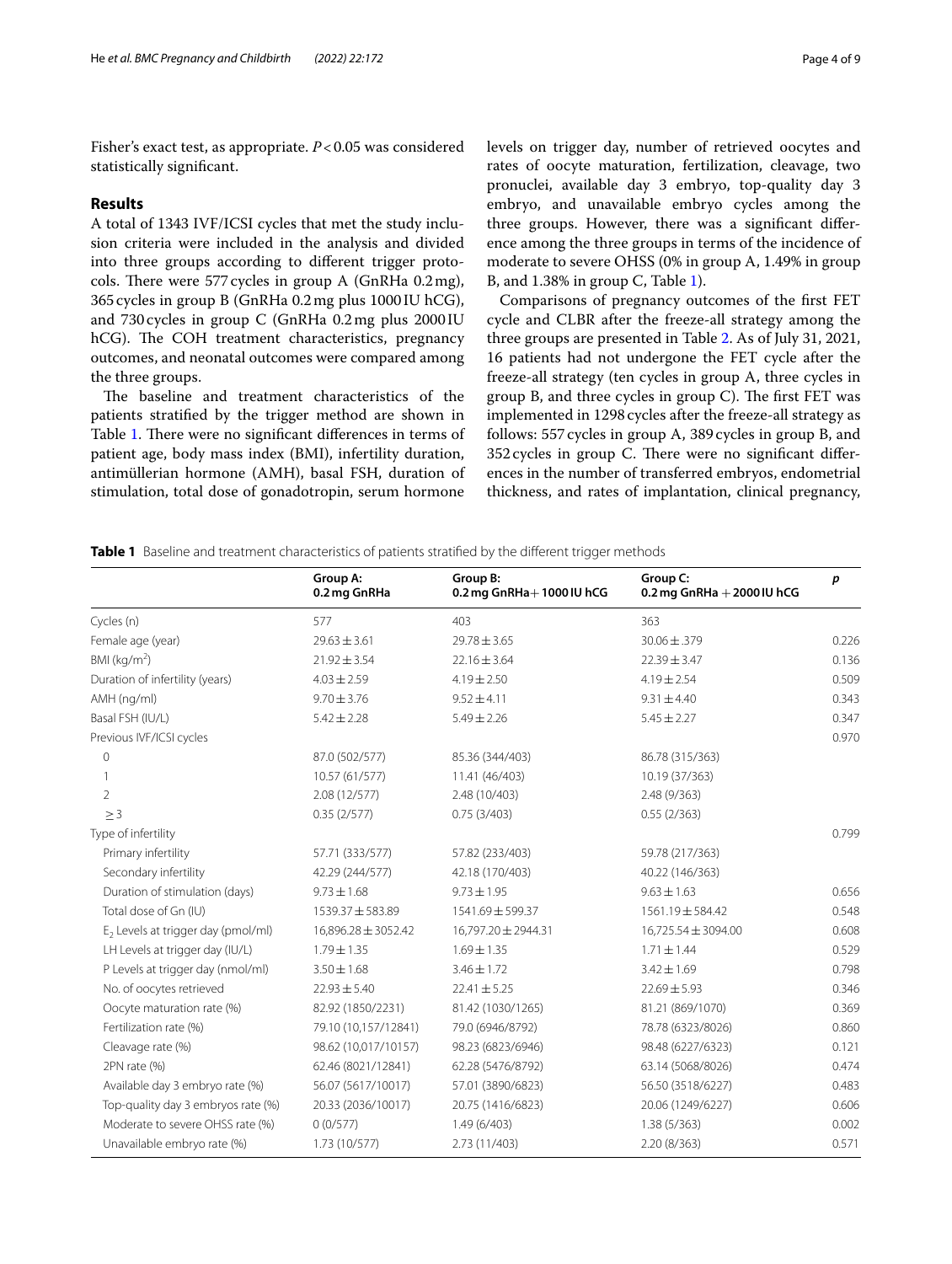|                                                                                                                       | Group A:<br>0.2 mg GnRHa | Group B:<br>0.2 mg GnRHa $+$ 1000 IU<br><b>HCG</b> | Group C:<br>0.2 mg GnRHa $+$ 2000 IU<br><b>HCG</b> | P     |
|-----------------------------------------------------------------------------------------------------------------------|--------------------------|----------------------------------------------------|----------------------------------------------------|-------|
| Cycles (n)                                                                                                            | 557                      | 389                                                | 352                                                |       |
| No. of embryos transferred                                                                                            | $1.53 \pm 0.49$          | $1.51 \pm 0.50$                                    | $1.59 \pm 0.49$                                    | 0.501 |
| Embryo developmental stage at transfer<br>Day 3<br>17.06 (95/557)<br>Day 4<br>0.54(3/557)<br>Day 5<br>70.74 (394/557) |                          |                                                    |                                                    | 0.919 |
|                                                                                                                       |                          | 18.77 (73/389)                                     | 20.45 (72/352)                                     |       |
|                                                                                                                       |                          | 0.77(3/389)                                        | 1.14(4/352)                                        |       |
|                                                                                                                       |                          | 69.41 (270/389)                                    | 68.47 (241/352)                                    |       |
| $Day5 + Day6$                                                                                                         | 1.08(6/557)              | 1.03 (4/389)                                       | 1.14(4/352)                                        |       |
| Day6                                                                                                                  | 10.59 (59/557)           | 10.03 (39/389)                                     | 8.81 (31/352)                                      |       |
| Endometrial thickness (mm)                                                                                            | $8.64 \pm 1.52$          | $8.75 \pm 1.52$                                    | $8.72 \pm 1.61$                                    | 0.528 |
| Pregnancy rate (%)                                                                                                    | 65.35 (364/557)          | 63.05 (247/389)                                    | 65.91 (232/352)                                    | 0.762 |
| Implantation rate (%)                                                                                                 | 53.17 (453/852)          | 52.73 (309/586)                                    | 53.67 (300/559)                                    | 0.951 |
| Early miscarriage rate (%)                                                                                            | 10.16 (37/364)           | 9.31(23/247)                                       | 12.07 (28/232)                                     | 0.599 |
| Ectopic pregnancy rate (%)                                                                                            | 1.65(6/364)              | 1.62(4/247)                                        | 1.72(4/232)                                        | 0.996 |
| Live birth rate (%)                                                                                                   | 54.22 (302/557)          | 54.50 (212/389)                                    | 54.26 (191/352)                                    | 0.996 |
| Cumulative ongoing pregnancy rate (%)                                                                                 | 80.24 (463/577)          | 81.14 (327/403)                                    | 75.76 (275/363)                                    | 0.141 |
| Cumulative live birth rate (%)                                                                                        | 74.35 (429/577)          | 75.68 (305/403)                                    | 69.70 (253/363)                                    | 0.143 |

<span id="page-4-0"></span>**Table 2** Pregnancy outcomes of the first FET cycle and cumulative reproductive outcomes in the study groups

early miscarriage, and live birth among the three groups. As of July 31, 2021, 33 patients had ongoing pregnancies, eight pregnant patients had been lost to follow-up, and 147 patients had undergone embryo transfer without live birth and had no remaining embryos. Embryo transfer was performed in 123 patients without live births but with remnant embryos. Ultimately, 987 patients achieved live births. The results showed that the cumulative ongoing pregnancy rate (80.24% in group A, 81.14% in group B, and 75.76% in group C) and CLBR (74.35% in group A, 75.68% in group B, and 69.70% in group C) were not signifcantly diferent among the three groups (Table [2\)](#page-4-0).

Comparisons of neonatal outcomes of patients among the three groups stratifed by singleton or twin birth are shown in Table [3](#page-5-0). As of July 31, 2021, 429 patients in group A, 305 in group B, and 253 in group C had achieved a live birth. When patients were subgrouped by singleton or twin birth, there were no signifcant differences in terms of gestational age, birth weight, birth height, and rates of congenital anomalies and low-birthweight infants among the three groups (Table [3](#page-5-0)).

# **Discussion**

The results of this study demonstrate that the dual trigger comprising GnRHa and low-dose hCG (1000IU or 2000IU) for fnal oocyte maturation was associated with a signifcantly increased risk of moderate to severe OHSS compared to GnRHa trigger alone in high responders who underwent the freeze-all strategy. Moreover, we showed that the rates of oocyte maturation, fertilization, top-quality day 3 embryos, CLBR, and neonatal outcomes were comparable between the dual trigger and GnRHa single trigger. These results are crucial for guiding clinical practice and encouraging the use of GnRHa trigger alone in high responders in order to prevent the occurrence of moderate to severe OHSS and have no negative efects on pregnancy and neonatal outcomes for subsequent FET cycles.

OHSS is one of the serious iatrogenic complications in patients undergoing ART and is characterized by increased vascular permeability, hemoconcentration, and fuid leakage to the third space, which can cause liver and/or kidney damage, thrombosis, and life-threatening events in severe cases  $[16]$  $[16]$ . A variety of strategies have been developed to prevent and reduce the occurrence of OHSS, the most efective being the use of GnRHa instead of the traditional hCG to trigger fnal oocyte maturation in GnRH antagonist cycles [\[24,](#page-8-10) [25](#page-8-11)]. Engmann et al. showed that the GnRHa trigger alone could be used to completely prevent the occurrence of OHSS in the fresh embryo transfer cycle in high responders [[4](#page-7-9)]. Another study also found that for patients with polycystic ovary syndrome (PCOS) treated with GnRH antagonist protocol, the most efective strategy to eliminate the incidence of moderate and severe OHSS was the GnRHa trigger for final oocyte maturation  $[26]$  $[26]$ . The results of the present study are consistent with these conclusions. For high responders, the strategy of GnRHa trigger alone combined with the freeze-all strategy can fully prevent the occurrence of moderate to severe OHSS.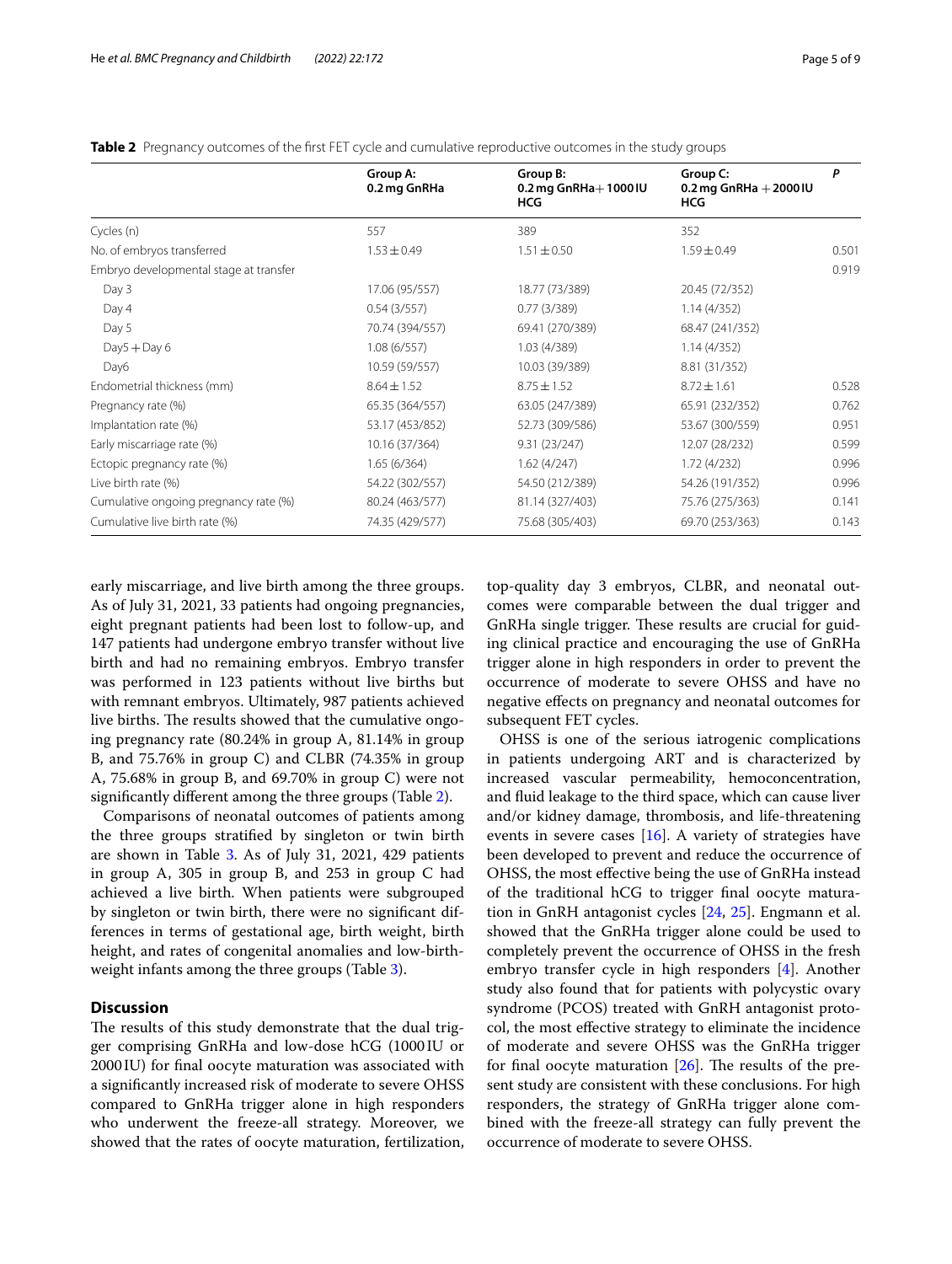|                                   | Group A:<br>0.2 mg GnRHa | Group B:<br>0.2 mg GnRHa+1000 IU HCG | Group C:<br>0.2 mg GnRHa $+$ 2000 IU<br><b>HCG</b> | P     |
|-----------------------------------|--------------------------|--------------------------------------|----------------------------------------------------|-------|
| Cycles (n)                        | 429                      | 305                                  | 253                                                |       |
| Preterm birth (<37 weeks)         | 22.84 (98/429)           | 20.98 (64/305)                       | 19.76 (50/253)                                     | 0.619 |
| Singleton                         | 7.69 (33/429)            | 7.54 (23/305)                        | 8.30 (21/253)                                      | 0.940 |
| Twin                              | 15.15 (65/429)           | 13.44 (41/305)                       | 11.46 (29/253)                                     | 0.396 |
| Gestational age (weeks)           | $37.30 \pm 2.50$         | $37.35 \pm 2.38$                     | $37.57 \pm 2.15$                                   | 0.284 |
| Singleton                         | 38.39 ± 1.92             | $38.37 \pm 1.68$                     | $38.33 \pm 1.97$                                   | 0.932 |
| Twin                              | $35.67 + 2.09$           | $35.48 \pm 2.14$                     | $36.15 \pm 1.70$                                   | 0.272 |
| Birth height (mm)                 | $48.75 \pm 2.68$         | $48.35 \pm 2.96$                     | $48.82 \pm 2.52$                                   | 0.046 |
| Singleton                         | $49.69 \pm 2.09$         | $49.46 \pm 1.98$                     | $49.73 \pm 2.22$                                   | 0.313 |
| Twin                              | $46.89 \pm 2.74$         | $46.21 \pm 3.34$                     | $47.00 \pm 2.08$                                   | 0.060 |
| Birth weight (kg)                 | 2955.06 ± 634.54         | 2892.02 ± 625.58                     | 2961.52 ± 613.56                                   | 0.247 |
| Singleton                         | 3229.80 ± 535.51         | 3156.45 ± 491.02                     | 3204.80 ± 557.60                                   | 0.255 |
| Twin                              | 2415.06 ± 436.87         | $2403.85 \pm 550.01$                 | $2504.81 \pm 425.31$                               | 0.205 |
| Congenital anomalies rate (%)     | 0.58(3/516)              | 0.27(1/370)                          | 0.33(1/306)                                        | 0.747 |
| Low birth weight rate $(<2500 g)$ | 22.67 (117/516)          | 23.51 (87/370)                       | 21.24 (65/306)                                     | 0.779 |
| Singleton                         | 4.07 (21/516)            | 5.67 (21/370)                        | 4.25 (13/306)                                      | 0.500 |
| Twin                              | 18.60 (96/516)           | 17.84 (66/370)                       | 16.99 (52/306)                                     | 0.842 |

## <span id="page-5-0"></span>**Table 3** Neonatal outcomes of patients stratified by the different trigger methods

The amplitude of the LH peak induced by GnRHa is smaller, and the duration is shorter, which may help to reduce the risk of OHSS [\[8](#page-7-6), [27\]](#page-8-13). However, this is associated with insufficient corpus luteum function and decreased endometrial receptivity [\[9,](#page-7-10) [10](#page-7-7), [28](#page-8-14)]. For the fresh embryo transfer cycle, the GnRHa trigger reduces the rates of embryo implantation, clinical pregnancy, and live birth and increases the early miscarriage rate compared with the hCG trigger [\[29](#page-8-15)]. Elective cryopreservation of all embryos after GnRHa trigger and transfer in subsequent FET cycles maintains an excellent pregnancy rate  $[23, 30]$  $[23, 30]$  $[23, 30]$  $[23, 30]$  $[23, 30]$ . Therefore, considering the impaired endometrial receptivity and to prevent the occurrence of moderate to severe OHSS, anticipated high responders in our study who received the GnRHa trigger alone canceled fresh cycle transfer and transferred in subsequent FET cycles.

The LH and FSH peaks produced by the GnRHa trigger are closer to the physiological condition, and combined with long half-life hCG, could improve luteal function and pregnancy outcomes in the fresh embryo transfer cycle compared to GnRHa trigger alone [[31\]](#page-8-17). However, for patients who adopt the freeze-all strategy to prevent OHSS, it is unclear whether it is necessary to add a small dose of hCG because enhanced corpus luteal function is not required in these patients, and there is a potentially increased risk of moderate to severe OHSS compared to GnRHa trigger alone. Neill et al. [[15](#page-8-1)] showed that GnRHa trigger plus low-dose hCG 1000 IU can significantly increase the incidence of moderate to severe OHSS in the fresh embryo transfer cycle compared to GnRHa alone (6.0% vs. 0%), and there were no signifcant diferences in the rates of clinical pregnancy and spontaneous miscarriage. Severe early OHSS requiring ascites drainage and hospitalization can occur even after combined GnRHa trigger and 1500 IU hCG for luteal rescue  $[16]$  $[16]$ . Moreover, Jones et al. found that, compared with GnRHa single trigger in donated oocyte cycles, GnRHa trigger plus low-dose hCG 2000 IU was associated with a signifcantly increased incidence of OHSS (8.5% vs. 0.4%) [[17\]](#page-8-3). However, Shapiro et al. revealed that the ongoing pregnancy rate was signifcantly increased with the dual trigger, whereas the incidence of OHSS was comparable to that of GnRHa alone [\[11](#page-7-8)]. Daniel et al. also showed that the dual trigger improved the probability of conception and live birth without increasing the risk of signifcant OHSS in high responders  $[31]$  $[31]$  $[31]$ . The important reason for the inconsistency of conclusions may be due to the heterogeneity of the infertile population, small sample sizes, and diferent dosages of hCG. Our results suggest that, for high responders that undergo the freeze-all strategy, one disadvantage of using low-dose hCG with GnRH trigger is the risk of moderate to severe OHSS; thus, it may not be necessary to add a small dose of hCG for them.

Clinicians hesitate to use GnRHa trigger alone, mainly because some patients may not be able to produce suffcient LH levels because of their poor response to the GnRHa trigger, which afects the fnal oocyte maturation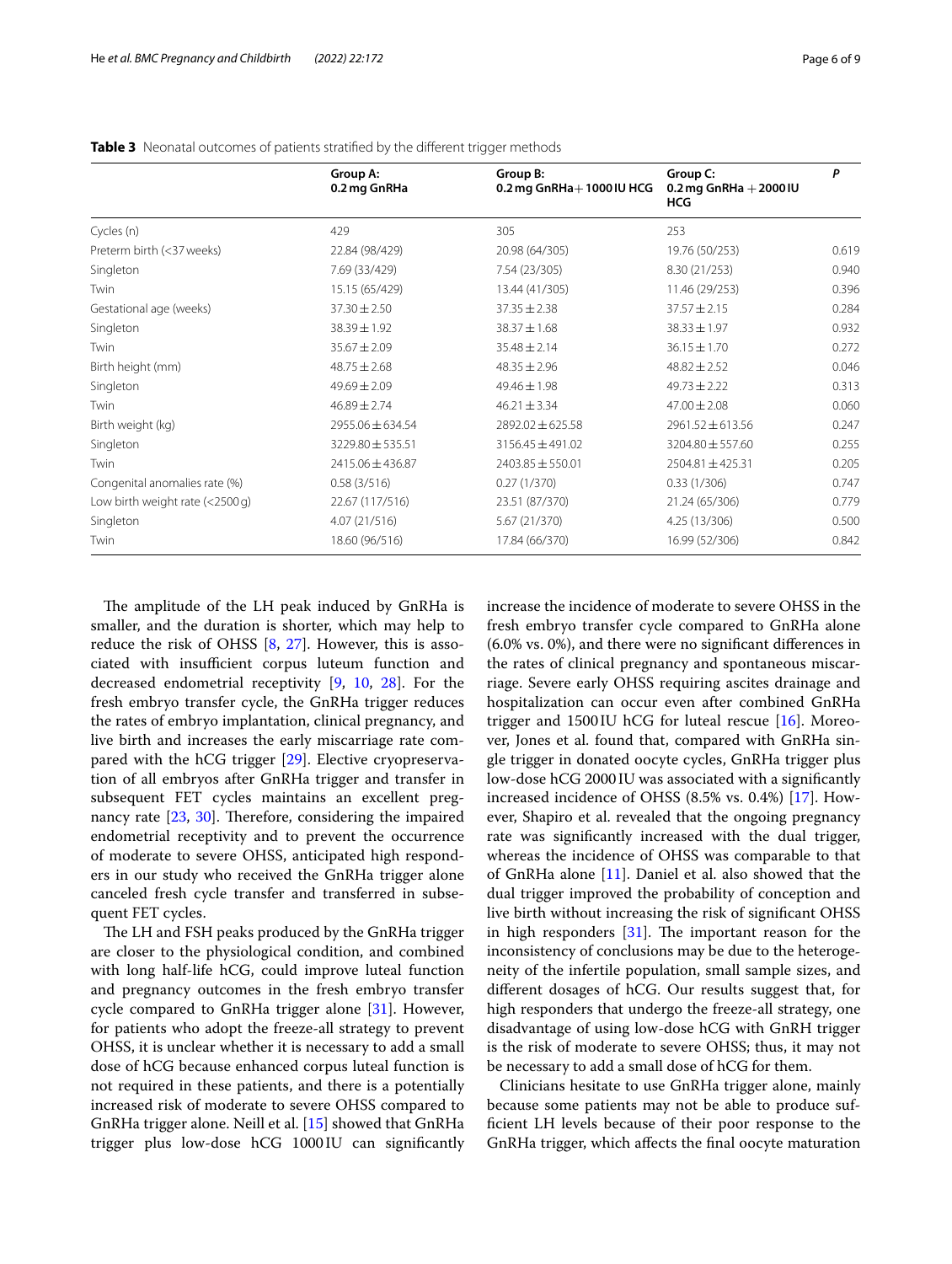and may ultimately result in poor pregnancy outcomes [[18\]](#page-8-4). A study suggested that a dual trigger using  $GnRHa$ and low-dose hCG may be associated with a modest increase in oocyte yield, both in terms of number and maturity, compared to GnRHa single trigger [[15](#page-8-1)]. However, Jones et al. found that the dual trigger of GnRHa plus 2000IU hCG did not improve the oocyte maturation rate compared with GnRHa single trigger for donated oocyte cycles [\[19](#page-8-5)]. In addition, another study showed that the addition of hCG (1500–5000IU) to GnRHa trigger did not improve the oocyte maturation rate in normal and low responders undergoing planned oocyte cryopreservation, and it suggested that GnRHa trigger alone is an appropriate choice for those patients regardless of the risk of OHSS [\[32\]](#page-8-18). In this study, we expanded the sample size to better explore the efect of GnRHa trigger combined with diferent doses of hCG on oocyte maturation rate and embryo quality. The results showed that GnRHa plus low-dose hCG (1000 IU or 2000 IU) did not signifcantly improve the rates of oocyte maturation, available embryos, and top-quality embryos. Most importantly, there was no signifcant diference in CLBR. However, there was a signifcantly increased risk of moderate to severe OHSS. Therefore, our study suggests that, for high responders treated with the freeze-all strategy using the GnRH antagonist program, GnRHa single trigger does not afect the oocyte maturity and could prevent the occurrence of moderate to severe OHSS compared to the dual trigger. Moreover, the GnRHa trigger can also achieve satisfactory pregnancy outcomes in subsequent FET cycles.

To the best of our knowledge, no study has explored the efect of GnRHa plus low-dose hCG trigger on child safety. These results, for the first time, showed no signifcant diference in gestational age, birth height and weight, and low birth weight rate among the three groups stratifed by singleton or twin, which suggested that the addition of low-dose hCG (1000 or 2000IU) did not signifcantly improve embryo quality. Additionally, there was no signifcant diference in the CLBR during the subsequent FET cycles after whole embryo freezing among the three groups. This information seems important as it could encourage clinicians to use GnRHa trigger alone for the fnal oocyte maturation without concerns whether this strategy has an efect on embryo quality and neonatal outcomes for high-response patients.

For patients with good ovarian reserve, the administration of high doses of FSH may induce an excessive ovarian response, resulting in a high risk of OHSS. An individualized controlled ovarian stimulation (COS) protocol with an appropriate starting dose of FSH can reduce OHSS risks and fnancial costs [[33](#page-8-19)]. To date, fewer studies have proposed some models with several biomarkers of ovarian reserve as a means for selecting the FSH starting dose to obtain optimal ovarian response [\[33](#page-8-19), [34\]](#page-8-20). A nomogram suggested by La Marca based on age, FSH, and AMH, is associated with an increase in the proportion of patients with an optimal response [\[34](#page-8-20)]. Similarly, another predictor index proposed by Oliveira et al., the ovarian response prediction index (ORPI), which is calculated by multiplying the AMH level by the antral follicle count and divided by the patient's age, is excellent in predicting an excessive response with a predictive capability higher than each marker individually [\[33](#page-8-19)]. Moreover, the results of Carla Peluso et al. confrmed the above-mentioned fndings and showed that the ORPI was the strongest predictor of hyper-response in normovulatory infertile women  $[35]$  $[35]$ . These prediction models mentioned in these studies are used for patients with normal regular menstrual cycles. Nevertheless, current available evidence regarding PCOS women, particularly those with high AMH and BMI, does not seem adequate. Papler et al. [\[36](#page-8-22)] showed that obese women require signifcantly larger amounts of gonadotropins to achieve similar ovarian stimulation as normal weighting women. Therefore, when calculating the starting dose of FSH for PCOS, especially in obese women, the patients' weight should be taken into consideration to achieve a satisfactory ovarian response.

At present, reproductive specialists still face great challenges for some infertile patients afected by particular conditions, such as endometriosis and PCOS. One retrospective cohort study found a signifcantly longer time to pregnancy and lower pregnancy rate and live birth rate in the women with diagnostic laparoscopy only compared to women whose visible endometriosis is completely removed using laparoscopy prior to ART [\[37](#page-8-23)]. However, laparoscopic excision of endometriotic ovarian cysts is associated with a signifcant reduction in ovarian reserve  $[38]$  $[38]$ . Therefore, whether surgery should be performed prior to ART to improve reproductive outcomes is still controversial. Individualized treatment is needed in selecting appropriate treatment strategies for diferent groups of people. For young patients with good ovarian reserve, IVF should be reserved as the secondary treatment for women who fail to conceive spontaneously after surgery within  $6-12$  months [[39\]](#page-8-25). For another special population, PCOS patients, the above-mentioned individualized COS and the GnRHa single trigger discussed in this study could reduce the OHSS risks. In addition, Fabio et al. showed that the number of mature oocytes and pregnancy rate in PCOS patients treated with oral myo-inositol (MI), an insulin-sensitizing agent, were signifcantly higher than that of no treatment control. Moreover, MI therapy can reduce the total amount of gonadotropin, the duration of COS, and the overall cost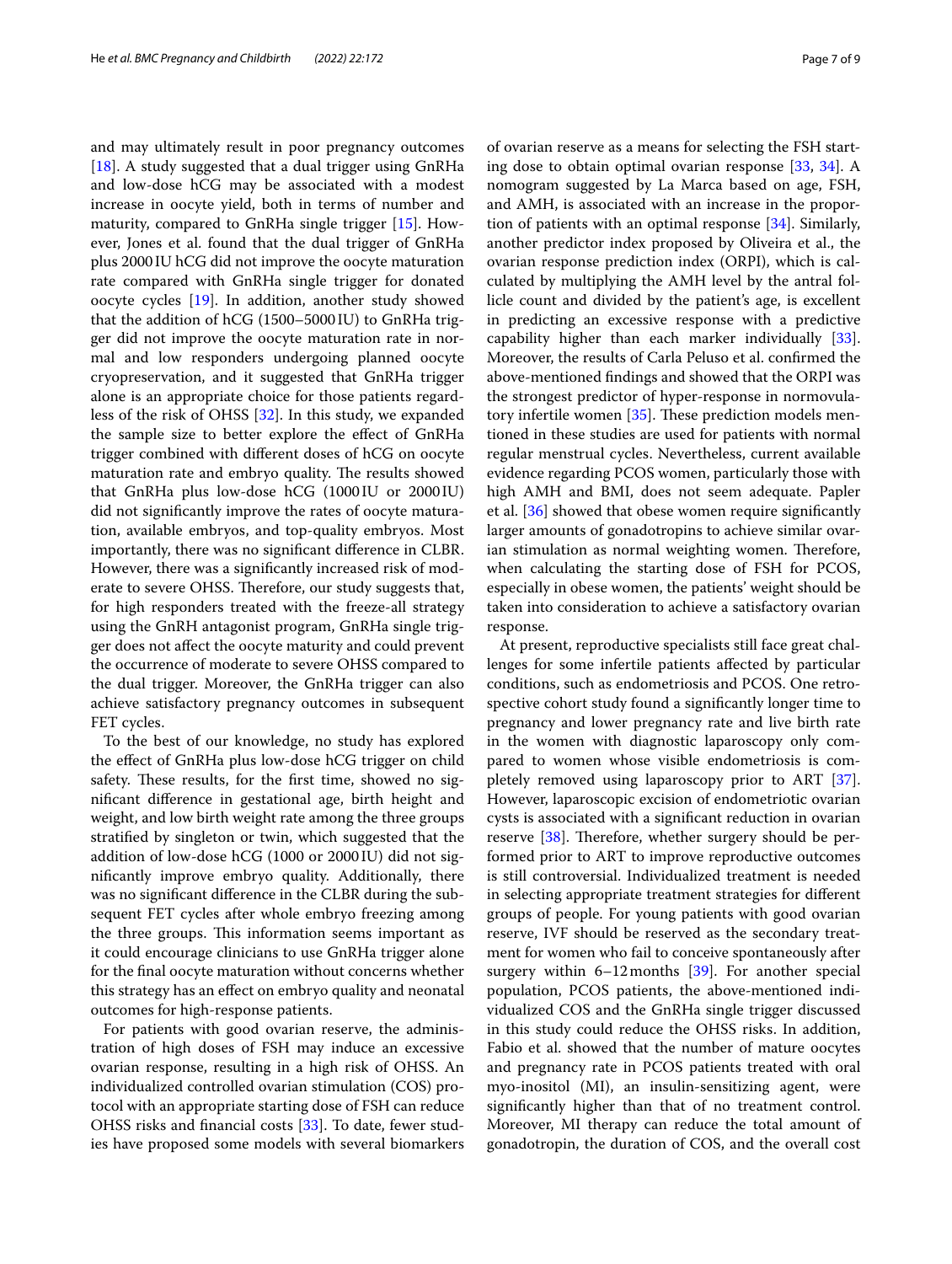of IVF procedures  $[40]$  $[40]$ . Therefore, for potentially highresponders, such as PCOS women, the strategy of MI supplementation combined with GnRHa single trigger may be an efective method to combat OHSS. Further studies will be necessary to evaluate the possible applicability of this strategy.

This study has some limitations. First, it only included high responders, making the conclusions of this study unsuitable for patients with low and normal responses. In addition, the results of the study may be biased because of its retrospective nature; therefore, prospective studies are required to verify the conclusions of this study. However, to the best of our knowledge, the number of patients included in this study for each group was larger than that of other similar studies, making the results of this study valuable for confdently guiding the use of GnRHa trigger alone for high responders without the addition of low-dose hCG.

# **Conclusions**

Our results showed that, compared with GnRHa trigger alone, GnRHa combined with low-dose hCG (1000 or 2000IU) failed to improve the oocyte maturity and embryo quality in high responders undergoing GnRH antagonist regimen but was associated with an increased risk of moderate to severe OHSS. Therefore, the GnRHa single trigger is recommended to induce fnal oocyte maturation in high responders undergoing a freeze-all strategy, which can prevent the occurrence of moderate to severe OHSS and obtain satisfactory pregnancy and neonatal outcomes during subsequent FET cycles.

#### **Abbreviations**

AMH: Antimüllerian hormone; ART: Assisted reproductive technology; BMI: Body mass index; CLBR: Cumulative live birth rate; COH: Controlled ovulation hyperstimulation; COS: Controlled ovarian stimulation; FET: Frozen embryo transfer; FSH: Follicle-stimulating hormone; GnRHa: Gonadotropin-releasing hormone agonist; hCG: Human chorionic gonadotropin; ICSI: Intracytoplasmic sperm injection; IVF: In vitro fertilization; LH: luteinizing hormone; OHSS: Ovarian hyperstimulation syndrome; PCOS: Polycystic ovarian syndrome.

#### **Acknowledgments**

The study was performed under the auspices of the IVF unit of the Third Afliated Hospital of Guangzhou Medical University.

#### **Authors' contributions**

HYL and YXH designed the research. YXH, YT, SPC, JQL, and HYL analyzed the data. YXH, YT, SPC, and HYL wrote the manuscript. All authors have read and approved the fnal manuscript.

#### **Funding**

This study was supported by the National Natural Science Foundation of China (grant number: 81801532).

#### **Availability of data and materials**

The datasets used and/or analyzed during the current study are available from the corresponding author upon reasonable request.

# **Declarations**

#### **Ethics approval and consent to participate**

This study was approved by the ethics committee of the Third Afliated Hospital of Guangzhou Medical University [Ethic no. (2021) 149]. The datasets in this study cannot be publicly available because of involving the patient privacy but are available from the corresponding author on reasonable request. Each patient has signed informed consent on obtaining and analyzing their clinical data prior to the initiation of IVF/ICSI-ET treatment.

#### **Consent for publication**

Not applicable.

#### **Competing interests**

The authors declare that they have no competing interests.

#### **Author details**

<sup>1</sup> Department of Obstetrics and Gynecology, Center of Reproductive Medicine, Key Laboratory for Major Obstetric Diseases of Guangdong Province, The Third Afliated Hospital of Guangzhou Medical University, Guangzhou, China. <sup>2</sup> Key Laboratory for Reproductive Medicine of Guangdong Province, The Third Affiliated Hospital of Guangzhou Medical University, Guangzhou, China. <sup>3</sup> Department of Obstetrics and Gynecology, Center of Reproductive Medicine, Zhongshan City People's Hospital, Zhongshan, China. 4 Department of Reproductive Medicine, The Third Afliated Hospital of Guangzhou Medical University, 63 Duobao Road, Guangzhou, Guangdong, China.

#### Received: 3 October 2021 Accepted: 21 February 2022 Published online: 02 March 2022

#### **References**

- <span id="page-7-0"></span>1. Kamphuis EI, et al. Are we overusing IVF? BMJ. 2014;348:g252.
- <span id="page-7-1"></span>2. Ioannidou PG, et al. How frequent is severe ovarian hyperstimulation syndrome after GnRH agonist triggering in high-risk women? A systematic review and meta-analysis. Reprod BioMed Online. 2021;42(3):635–50.
- <span id="page-7-2"></span>Gonen Y, et al. Use of gonadotropin-releasing hormone agonist to trigger follicular maturation for in vitro fertilization. J Clin Endocr Metab. 1990;71(4):918–22.
- <span id="page-7-9"></span>4. Engmann L, et al. The use of gonadotropin-releasing hormone (GnRH) agonist to induce oocyte maturation after cotreatment with GnRH antagonist in high-risk patients undergoing in vitro fertilization prevents the risk of ovarian hyperstimulation syndrome: a prospective randomized controlled study. Fertil Steril. 2008;89(1):84–91.
- <span id="page-7-3"></span>5. DiLuigi AJ, et al. Gonadotropin-releasing hormone agonist to induce fnal oocyte maturation prevents the development of ovarian hyperstimulation syndrome in high-risk patients and leads to improved clinical outcomes compared with coasting. Fertil Steril. 2010;94(3):1111–4.
- <span id="page-7-4"></span>6. Griesinger G, et al. GnRH agonist for triggering fnal oocyte maturation in the GnRH antagonist ovarian hyperstimulation protocol: a systematic review and meta-analysis. Hum Reprod Update. 2006;12(2):159–68.
- <span id="page-7-5"></span>Youssef MA, et al. Gonadotropin-releasing hormone agonist versus HCG for oocyte triggering in antagonist-assisted reproductive technology. Cochrane Database Syst Rev. 2014;10:CD008046.
- <span id="page-7-6"></span>8. Casper RF. Introduction: gonadotropin-releasing hormone agonist triggering of fnal follicular maturation for in vitro fertilization. Fertil Steril. 2015;103(4):865–6.
- <span id="page-7-10"></span>9. Kolibianakis EM, et al. A lower ongoing pregnancy rate can be expected when GnRH agonist is used for triggering fnal oocyte maturation instead of HCG in patients undergoing IVF with GnRH antagonists. Hum Reprod. 2005;20(10):2887–92.
- <span id="page-7-7"></span>10. Humaidan P, et al. GnRH agonist (buserelin) or hCG for ovulation induction in GnRH antagonist IVF/ICSI cycles: a prospective randomized study. Hum Reprod. 2005;20(5):1213–20.
- <span id="page-7-8"></span>11. Shapiro BS, et al. Comparison of "triggers" using leuprolide acetate alone or in combination with low-dose human chorionic gonadotropin. Fertil Steril. 2011;95(8):2715–7.